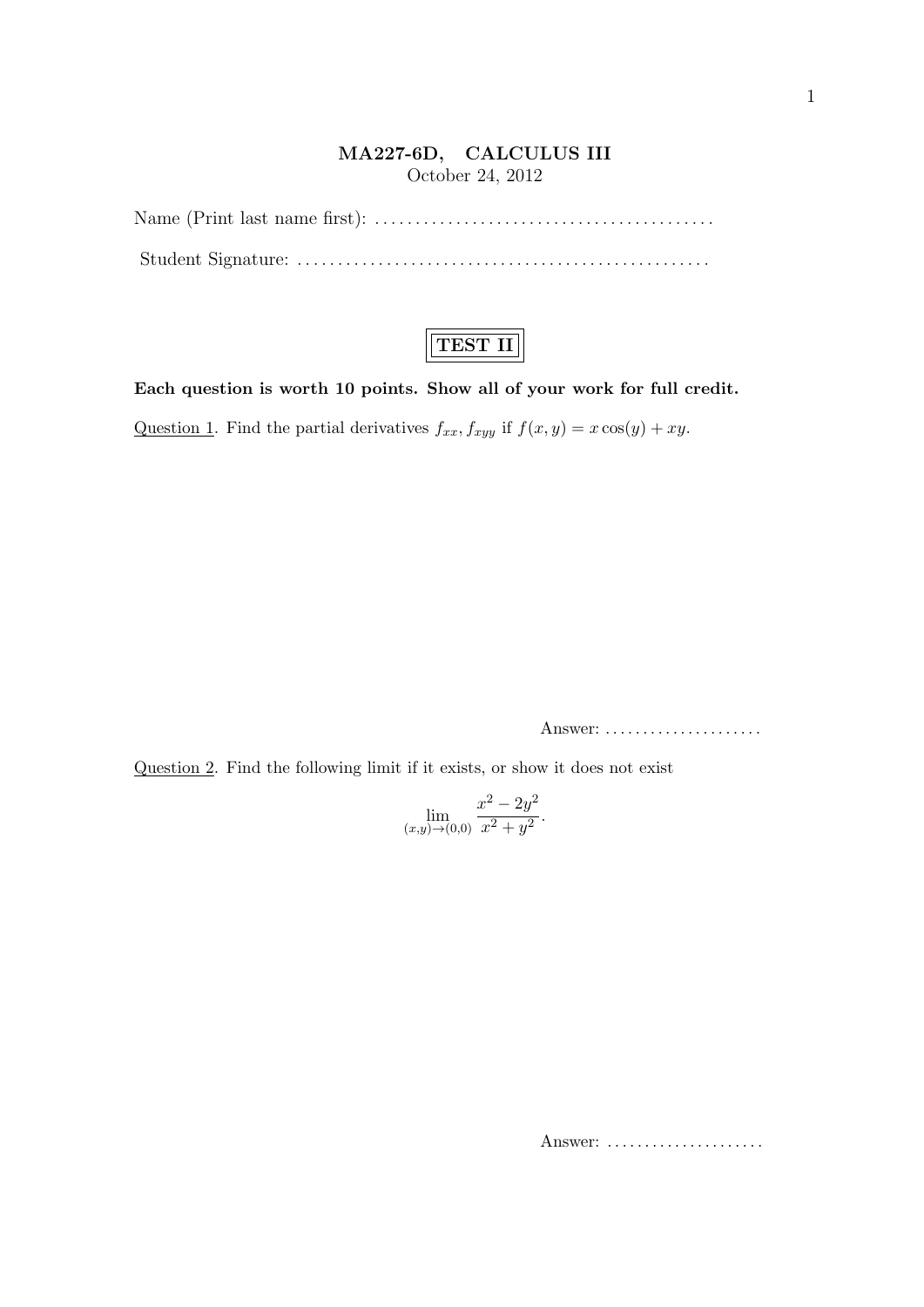Question 3. Let  $f(x, y, z) = xe^y - \sin(xz) + yz^2$  and  $x = s \cos t, y = s \sin t, z = s + t$ . Find  $\overline{f_s}, f_t$  (Do NOT simplify).

Answer: *. . . . . . . . . . . . . . . . . . . . .*

Question 4. Use differentials to estimate the amount of tin in a closed can with radius 5 in and height 10 in if the can is 0.04 in thick.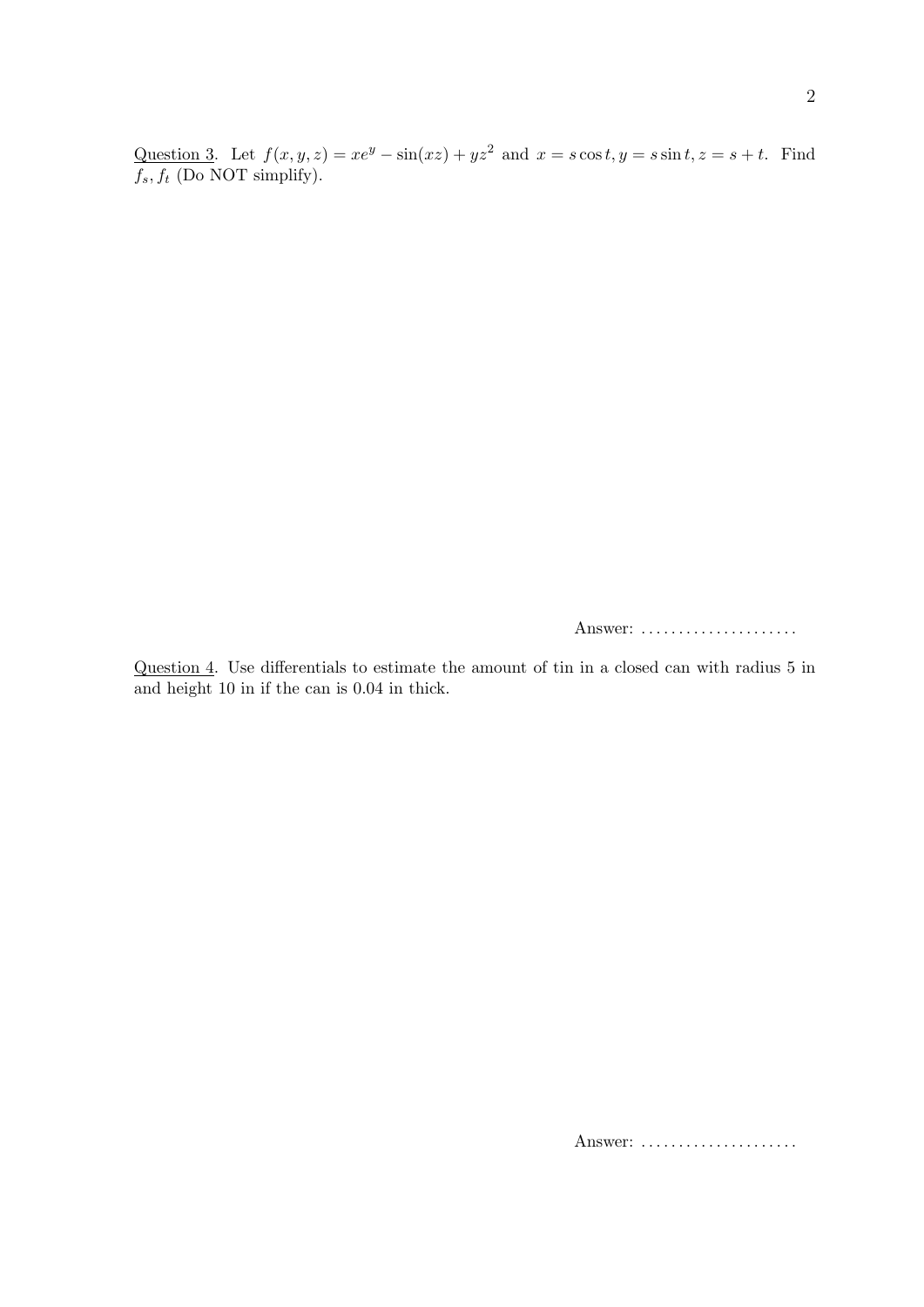Question 5. Use implicit differentiation to find  $z_x, z_y$  if  $xyz = \ln(x + y + z)$  (Do NOT simplify).

Answer: *. . . . . . . . . . . . . . . . . . . . .*

Question 6. Find maximum rate of change of the function  $f(x, y, z) = xe^y - \sin(xz) + yz^2$  at  $(0,0,1)$  and the direction in which it occurs.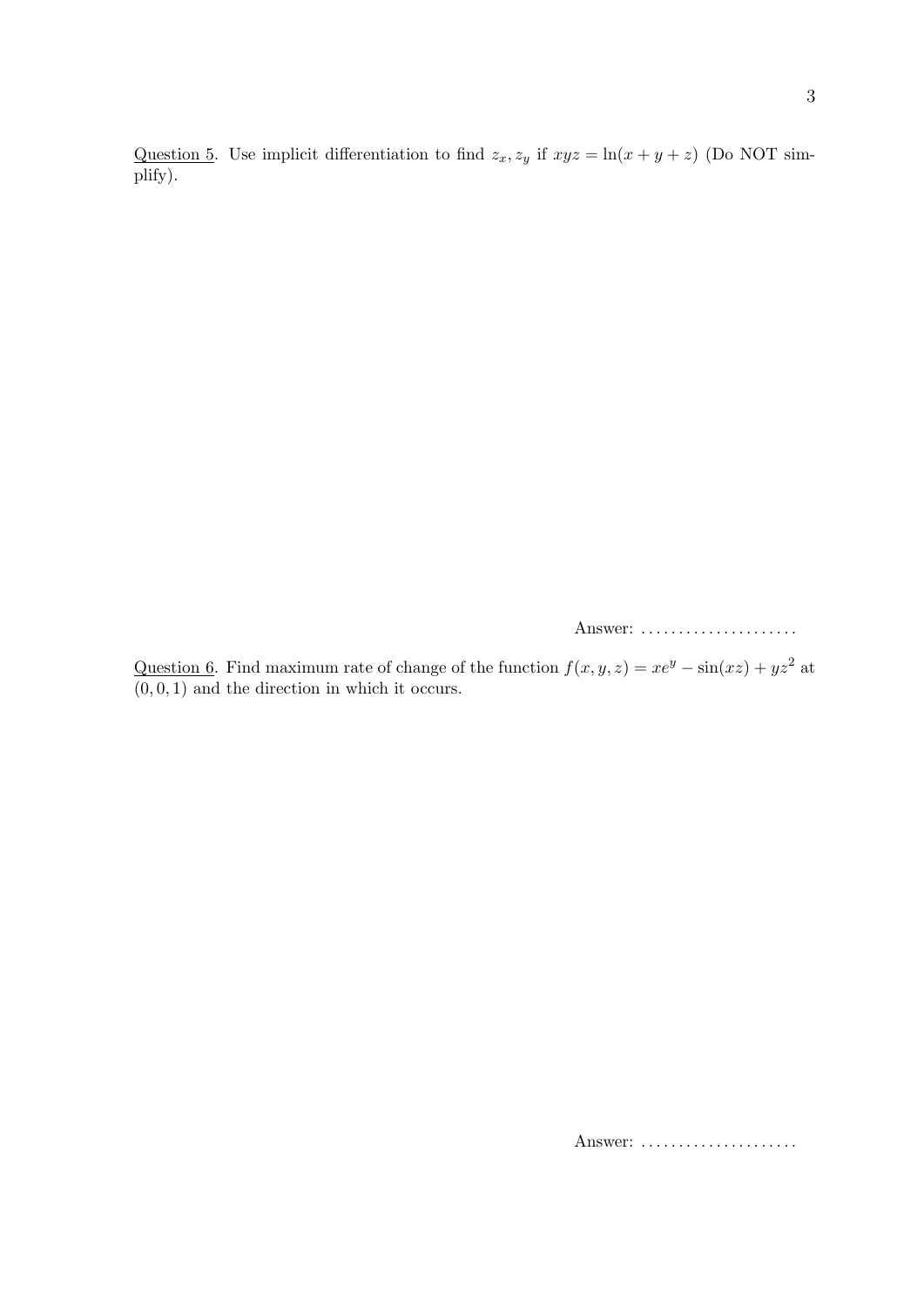Question 7. Find an equation of the tangent plane of the surface  $z+1 = xe^y \cos(z)$  at  $(1,0,0)$ .

Answer: *. . . . . . . . . . . . . . . . . . . . .*

Question 8. Find the local maximum and minimum values and saddle point(s) of  $f(x, y) =$  $x^4 + y^4 - 4xy$ .